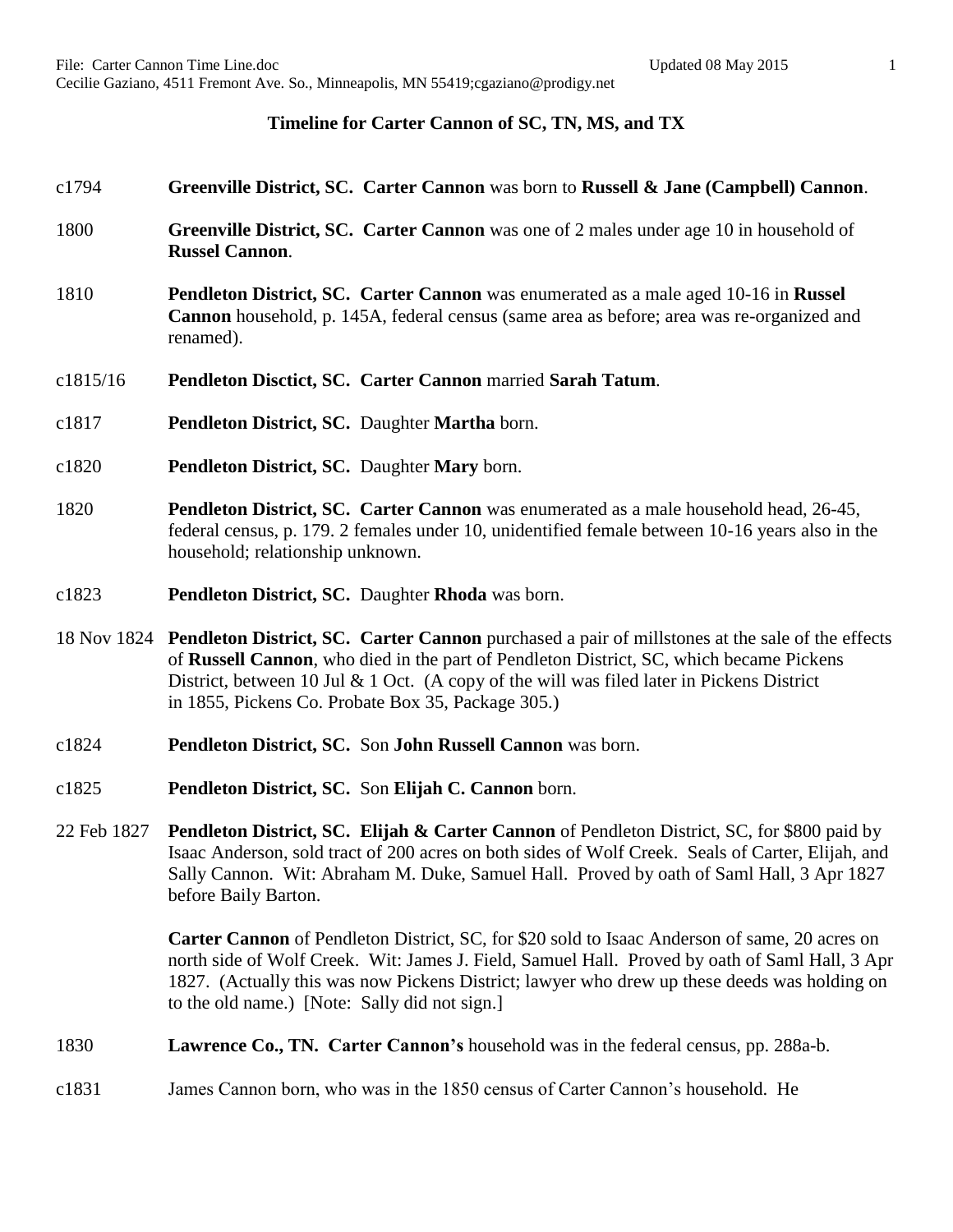was not shown in the 1840 census, and it is not known if he was a son or other relative.

- 1833 **Yalobusha Co., MS**, document states: "in 1833 a crippled man named Carter Cannon lived at the Perry place south of O'tucelofa." The nature of his disability is not known.
- 18 Jul 1833 **Yalobusha Co., MS.** Daughter **Nancy R.** was born.
- 1834 (Fall) Carter Cannon put up a cabin on ground later occupied by the Shaw Foundry in Yalobusha Co., an area that is within Lafayette Co., MS, today.
- 28 Feb 1835 **Yalobusha Co., MS.** Daughter **Martha** married **John S. Barnes**.
- 2 Jun 1836 **Yalobusha Co., MS.** Daughter **Elizabeth** was born.
- 14 Nov 1836 **Yalobusha Co., MS. Carter Cannon** obtained 160.03 acres: NW ¼ Sr.T11 R4W, Bk 2, p. 26.
- 1837 **Yalobusha Co., MS**., Tax record: **Carter Cannon**, 1 white poll, no black polls.
- 20 Nov 1839 **Yalobusha Co., MS. Carter's** land was seized by the sheriff, David Mabry.

Bef 1840

 $\overline{a}$ 

- 13 May1840 **Yalobusha Co., MS. Carter's** land was sold for \$137 unpaid taxes to William H. Duke.
- 1840 **Yalobusha Co., MS. Carter Cannon's** household was in the federal census, p. 300.
- 1841 **Yalobusha Co., MS. Carter Cannon** listed in 1841 census [\(www.ancestry.com\)](http://www.ancestry.com/)
- Oct 1841 **Harrison Co., TX. Carter Cannon** emigrated here, per conditional certificate 129.
- 04 Mar1844 **Harrison Co., TX. Carter Cannon** went before Harrison Co. Board of Land Commissioners and proved he was entitled to  $640$  acres of land.<sup>1</sup>
- 01 Jun 1844 **Cass Co., TX. Carter Cannon** had his land surveyed.
- 1845 **Yalobusha Co., MS. Carter Cannon** still listed in state census index [\(www.ancestry.com\)](http://www.ancestry.com/)
- 1846 **Cass Co., TX. Carter Cannon** paid poll tax.
- 1848 **Cass Co., TX. Carter Cannon** listed in tax assessments for 320 acres, \$500 or \$590, originally granted to C. Graham, page 3, line 10.
- 1849 **Cass Co., TX. Carter Cannon**, tax list, 320 acres, original grantee: Jesse Kelley; p. 8, line 6.

<sup>&</sup>lt;sup>1</sup> Conditional certificate 129, Texas General Land Office; Unconditional certificate 334 of 04 Nov 1844; field notes for surveys in 1844 & 1851; Patents 16 Jan 1856, #61, and 10 Dec 1857 #69, Vol. 8.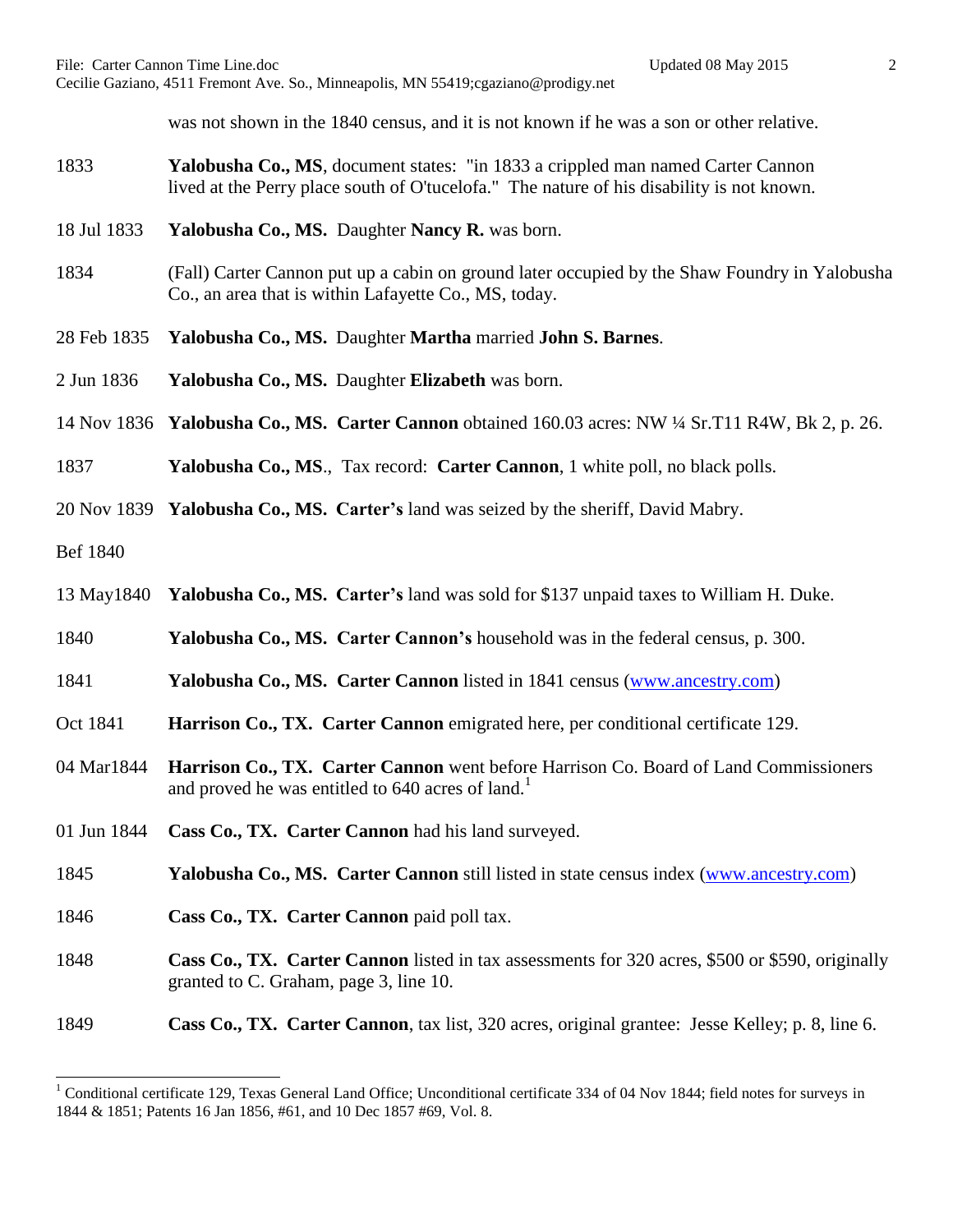- Bef 1850 **Perhaps Cass Co., TX.** Daughter **Rhoda** married **Jesse H. Kelly**
- 1850 **Cass Co., TX. Carter Cannon** 300 acres [maybe this is 320, but I wrote 300] on Black Cypress, \$700, **J. Kelley** original grantee; page 3, line 36.
- 1850 **Cass Co., TX. Carter Cannon & Sarah** in federal census, p. 74A. (Farmer.)
- 15 Aug 1851 **Cass Co., TX. Carter Cannon** had his land surveyed.
- 31 Aug 1851 **Van Zandt Co., TX.** Son **Elijah C. Cannon** married (1) **Sarah Christman**.
- 01 Jan 1852 **Cass Co., TX. Carter Cannon & Sally Cannon** bond for title to Lewis A. Patillo (who assigned bond to William Currie 28 Jan 1853).
- 20 Sep 1853 **Cass Co., TX. Carter Cannon** as Attorney for **Jesse W. Kelly**, sells for \$400 to Samuel Morris 320 acres of land on Trammel Trace, Book G, p. 617.
- 11 Nov 1853 **Cass Co., TX. Carter Cannon & Sarah** sold 320 acres in Cass Co., to Hinton Duncan, NE of Avinger (land identified by unconditional certificate 334, Vol. H, pp. 186-187.
- 17 Nov 1853 **Cass Co., TX. Carter Cannon & Sarah** sold two slaves to Joel Hughes in Cass Co., Book H, p. 427- 428, secured by 1500 acres of Hughes's land.
- 14 Dec 1853 **Tarrant Co., TX.** Daughter **Nancy R.** married **DeWitt Clinton Harrison**.
- 1855 **Tarrant Co., TX.** Carter Cannon first appears on tax roll; was evidently a merchant, according to letter from Nancy Timmons Samuels, Research Chairman of Ft. Worth Genealogical Society, 8 Feb 1992, to Jean Jones of Longview, TX.
- 16 Jan 1856 **Cass Co., TX. Carter Cannon** received final title to 640 acres of Cass Co. land, #61, Vol. 13.
- 23 Sep 1856 **Cass Co., TX. Carter Cannon and wife Sally** of Tarrant Co. make deed to Lewis A. Patillo 320 acres NE of James Skinner survey on Black Cypress Creek.
- 1856 **Tarrant Co., TX. Carter Cannon** paid tax.
- 27 Feb 1857 **Tarrant Co., TX. Carter Cannon** had Power of Attorney granted in Tarrant Co. to A. G. Fowler to represent him in Pickens Co., SC, stating he was an heir of Russel Cannon & Jane Cannon, his widow, Pack 218 #6. From: *A Collection of Upper South Carolina Genealogical and Family Records, Vol. I*, James E. Wooley, Editor, page 73.
- 10 Dec 1857 **Cass Co., TX. Carter Cannon** received final title to 640 acres of land in Cass County.
- 18 Jun 1858 **Van Zandt Co., TX. Elijah C. Cannon** married (2) **Ophelia M. Kelly**.
- Bef 1860 **Perhaps Tarrant Co., TX.** Son **Russell Cannon** married **S. A.** unknown.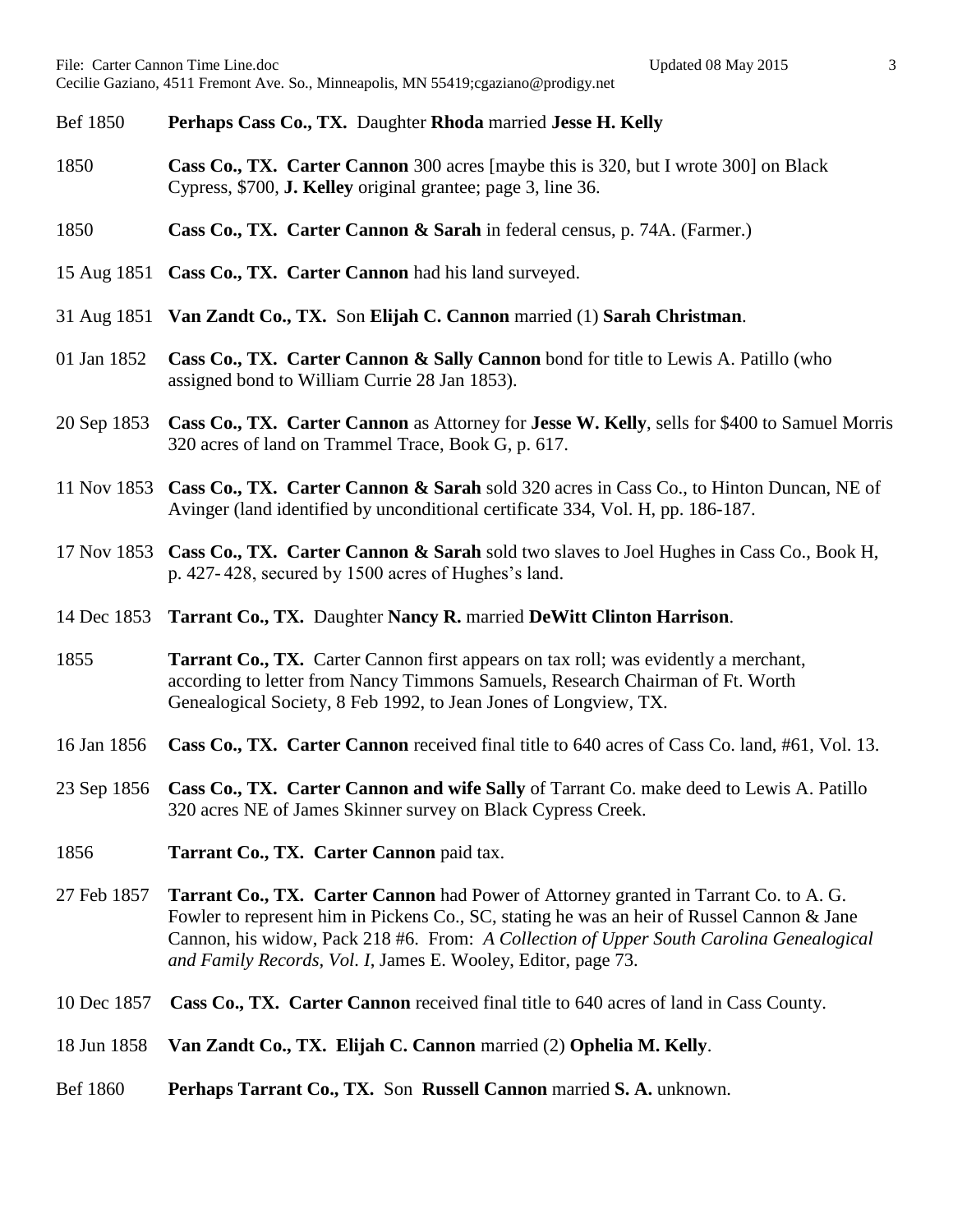| Perhaps Tarrant Co., TX. Daughter Elizabeth Ann Cannon married (1) Thomas Watson.                                                                                          |
|----------------------------------------------------------------------------------------------------------------------------------------------------------------------------|
| Near Fort North, Village Creek, Tarrant Co., TX. Daughter Rhoda (Cannon) Kelly died.                                                                                       |
| Tarrant Co., TX. Tax Assessment List: [Carter] Canan, 270 acres of M. T. Johnson survey.<br>Value \$1,350. [John Cannon (assumed to be son John R.) & Elijah also listed.] |
| Tarrant Co. census lost.                                                                                                                                                   |
| <b>Tarrant Co., TX. C. Cannon, W. M. Beall, &amp; L. L. Jopling appraised property of Ephraim</b><br>Anderson, deceased.                                                   |
| <b>Tarrant Co., TX.</b> Carter Cannon 320 acres (M.T. Johnson Survey, Village Creek area) <sup>2</sup>                                                                     |
| 31 Aug 1863 Tarrant Co., TX. Carter Cannon, 320 acres, and son E. (Elijah) on tax list.                                                                                    |
| Tarrant Co., TX. Carter Cannon on tax list, 320 acres, M.T. Johnson Survey; 160 acres, W.<br><b>Welch Survey</b>                                                           |
| Tarrant Co., TX. Carter Cannon 320 acres, M.T. Johnson Survey: 160 acres, W. Welch<br>Survey.                                                                              |
| <b>Tarrant Co., TX. Carter Cannon</b> 320 acres, M.T. Johnson Survey: 160 acres, W. Welch<br>Survey.                                                                       |
| Tarrant Co., TX. Carter Cannon 320 acres, M.T. Johnson Survey: 160 acres, W. Welch<br>Survey.                                                                              |
| <b>Tarrant Co., TX. Carter Cannon</b> 320 acres, M.T. Johnson Survey: 160 acres, W. Welch<br>Survey.                                                                       |
| Tarrant Co., TX. Carter Cannon 320 acres, M.T. Johnson Survey: 160 acres, W. Welch<br>Survey.                                                                              |
| Perhaps Tarrant Co., TX. Daughter Elizabeth Ann married (2) William Thomas Goin.                                                                                           |
| Census for Tarrant Co., TX, lost.                                                                                                                                          |
| Tarrant Co., TX. Carter Cannon 320 acres, tax list.                                                                                                                        |
| Sarah (Tatum) Cannon died. Martha (Cannon) Barnes died before July 1874.                                                                                                   |
|                                                                                                                                                                            |

 $\overline{a}$ 

 $2^2$  A Ft. Worth history listed "Cannon, Carter – A farmer and stockman who settled on Village Creek. Served as justice of the peace." Photocopy made of the page but the reference was not recorded.